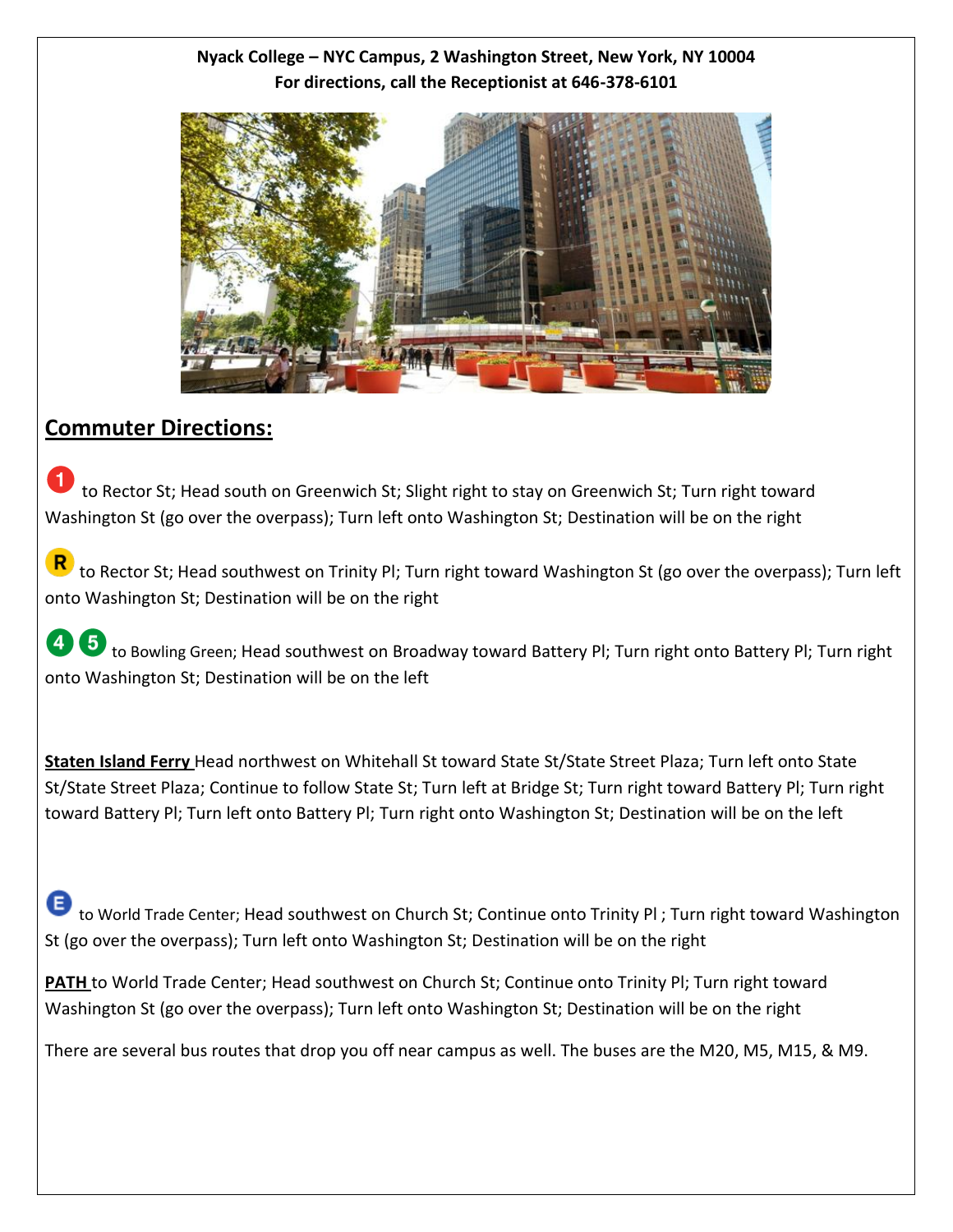to Broad St; Head southwest on Broad St; Turn right onto Exchange PI; Turn left onto Broadway; Turn right onto Morris St; Turn left onto Greenwich St; Turn right toward Washington St (go over the overpass); Turn left onto Washington St; Destination will be on the right

2 8 to Wall St; Head southwest on William St toward Wall St; Turn right onto Exchange PI; Turn left onto Broadway; Turn right onto Morris St; Turn left onto Greenwich St; Turn right toward Washington St (go over the overpass); Turn left onto Washington St; Destination will be on the right

4 O to Fulton St; Head northwest on Fulton St; Turn left onto Broadway; Turn right onto Morris St; Turn left onto Greenwich St; Turn right toward Washington St (go over the overpass); Turn left onto Washington St; Destination will be on the right

# **Driving Directions:**

There are two parking garages. One is called **Battery Parking Garage at 70 Greenwich Street**, and the other is at 56 Greenwich Street called LAZ Parking LLC.

#### Via Battery Brooklyn Tunnel:

Head northwest on Hugh L. Carey Tunnel

Take the exit on the left toward F.D.R. Drive/New York 9A N/West St

Keep left at the fork, follow signs for F D R Dr and merge onto New York 9A S/West St

Slight right at Battery Park Underpass (signs for New York 9A S/Battery Park)

Slight left toward Morris St

Turn right onto Morris St

Turn right onto Washington St

Destination will be on the right

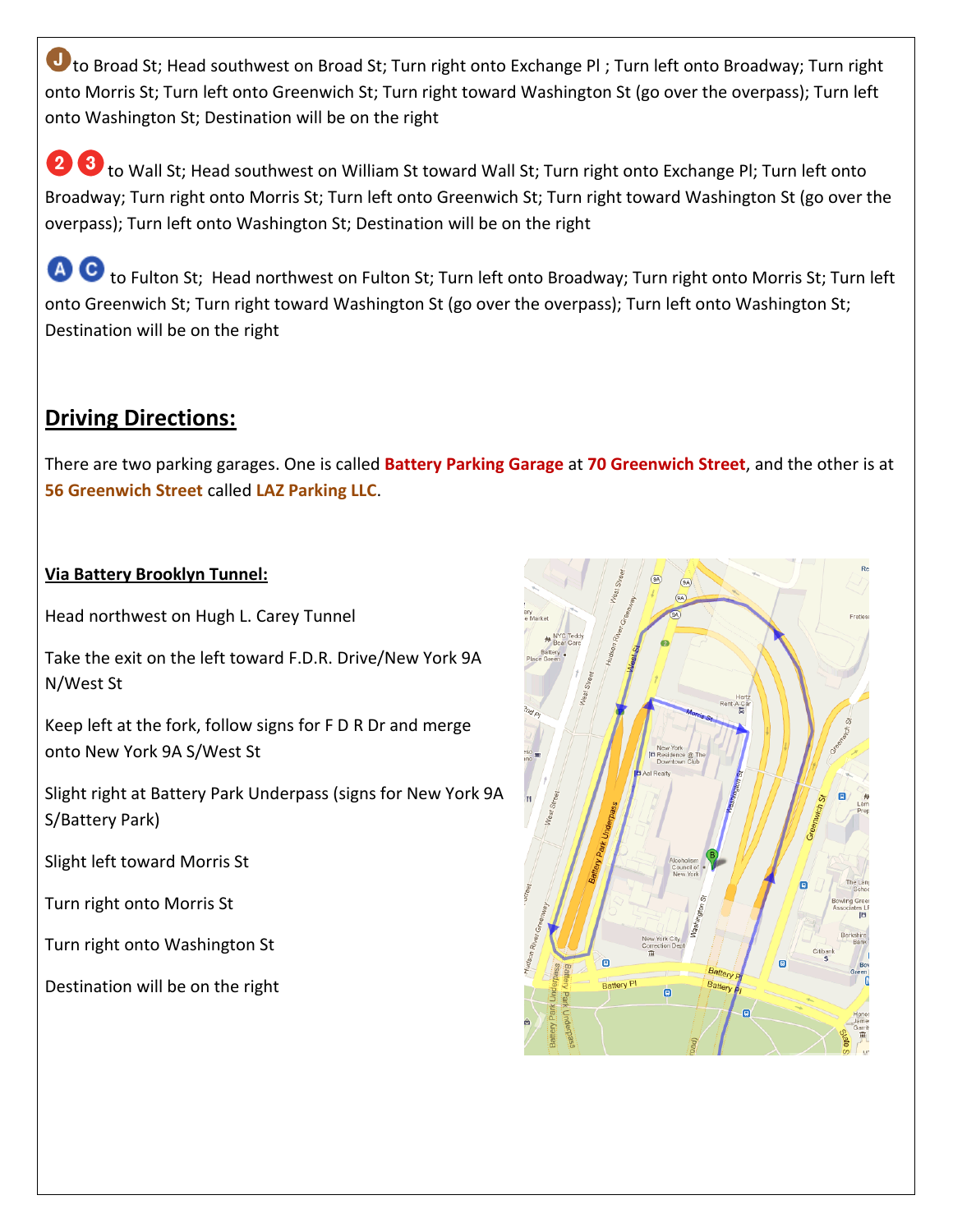## **Via Holland Tunnel:**

Head west on Holland Tunnel toward Exit 2

Take exit 2 for Hudson Street toward Uptown

Merge onto Beach St

Turn left onto Greenwich St

Take the 1st right onto N Moore St

Turn left onto West St

Slight right at Battery Park Underpass (signs for New York 9A S/Battery Park)

Slight left toward Morris St

Turn right onto Morris St

Turn right onto Washington St

Destination will be on the right